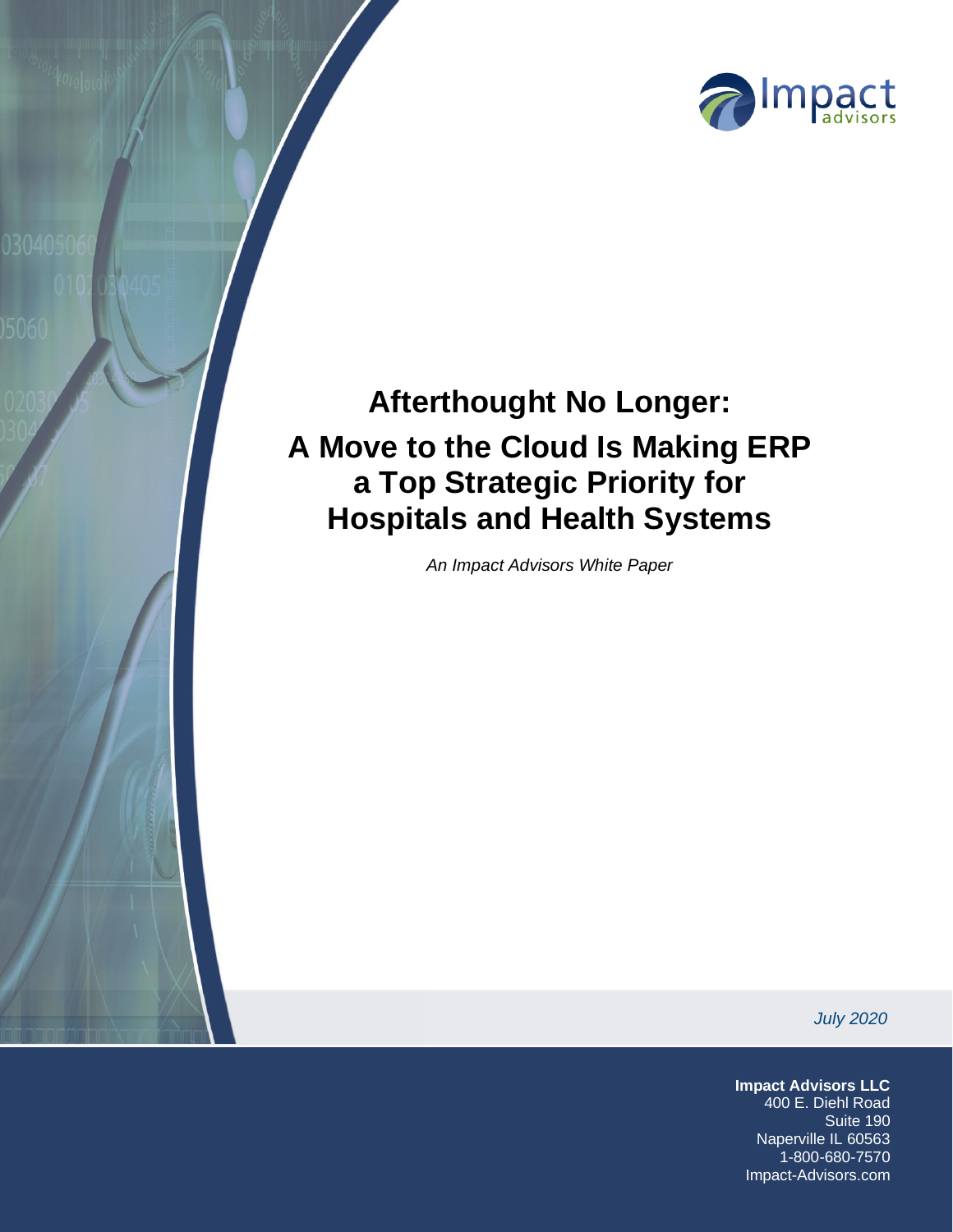## **Background**

The typical scope of healthcare enterprise resource planning (ERP) systems is *wide,* covering human resources, finance, and supply chain, with functionality that ultimately has a significant day-to-day impact on many aspects of business operations (see Figure 1). In fact, supply chain costs *alone* can represent 25-35% of hospitals' expenses – second only to labor. However, over the years, ERP has not been nearly as high a strategic priority for hospitals and health systems as enterprise clinical and revenue cycle systems.

**The historical trend of ERP being somewhat of an afterthought in health delivery is quickly changing** due to evolving market pressures, shortcomings of on-premise legacy ERP solutions, and – perhaps most importantly – the fact that major ERP vendors in healthcare are embracing a transition to the cloud. There is now genuine momentum at hospitals and health systems to make ERP a top strategic priority and real demand for today's cloud ERP technology platforms, delivery experience and analytical tools. **Simply put, leading provider organizations are realizing, to remain competitive, ERP must be given the attention it deserves.**

| <b>Human Resources</b>          | <b>Finance</b>                                | <b>Supply Chain</b>                                           |
|---------------------------------|-----------------------------------------------|---------------------------------------------------------------|
| Recruiting & Onboarding         | General Ledger                                | Supplier Management                                           |
| Core Human Resources            | Treasury                                      | <b>Item Master</b>                                            |
| <b>Talent &amp; Performance</b> | Budget Administration / Long-term<br>Planning | <b>Contract Management</b>                                    |
| Compensation                    |                                               | Procurement                                                   |
| Absence Management              | Capital Asset Management                      | <b>Inventory Management</b>                                   |
| <b>Benefits Administration</b>  | Project Management                            | Value Analysis                                                |
| Reporting & Regulatory          | Cost Accounting                               | Electronic Data Interchange                                   |
| Learning Management             | <b>Accounts Payable</b>                       |                                                               |
| Human Resources Help Desk       | <b>Grant Management</b>                       | <b>Other Applications</b>                                     |
| Staff Scheduling                | Foundation / Philanthropy Management          | (Embedded or Integrated)                                      |
| <b>Time &amp; Attendance</b>    | <b>Technical</b>                              | Reporting / Dashboards / Business<br>Intelligence / Analytics |
| Payroll                         | Infrastructure / Security                     | Document Imaging                                              |
|                                 | Integration / Conversions                     |                                                               |
|                                 | Implementation                                |                                                               |
|                                 | Support                                       |                                                               |

#### *Figure 1. Typical Scope of Healthcare ERP*

## **The Need for Change**

Market pressures are quickly evolving. Expense reduction – which was already a priority *before* the COVID-19 pandemic – is now even more paramount, with administrative expenses (human resources, supply chain, IT, etc.) being a focus. There is also a transition underway to a more virtual, remote, and *efficient* workforce, but basic employee and manager engagement is still not a primary focus for most health delivery organizations. Meanwhile, the fallout from ongoing M&A activity continues to take a toll on hospitals and health systems, as recently merged organizations struggle to align cultures, integrate IT systems, and standardize practices and policies.

Overall, technology that can support operational efficiency, an empowered workforce, streamlined processes, and standardization *across the enterprise* is at a premium. The ability to access *actionable*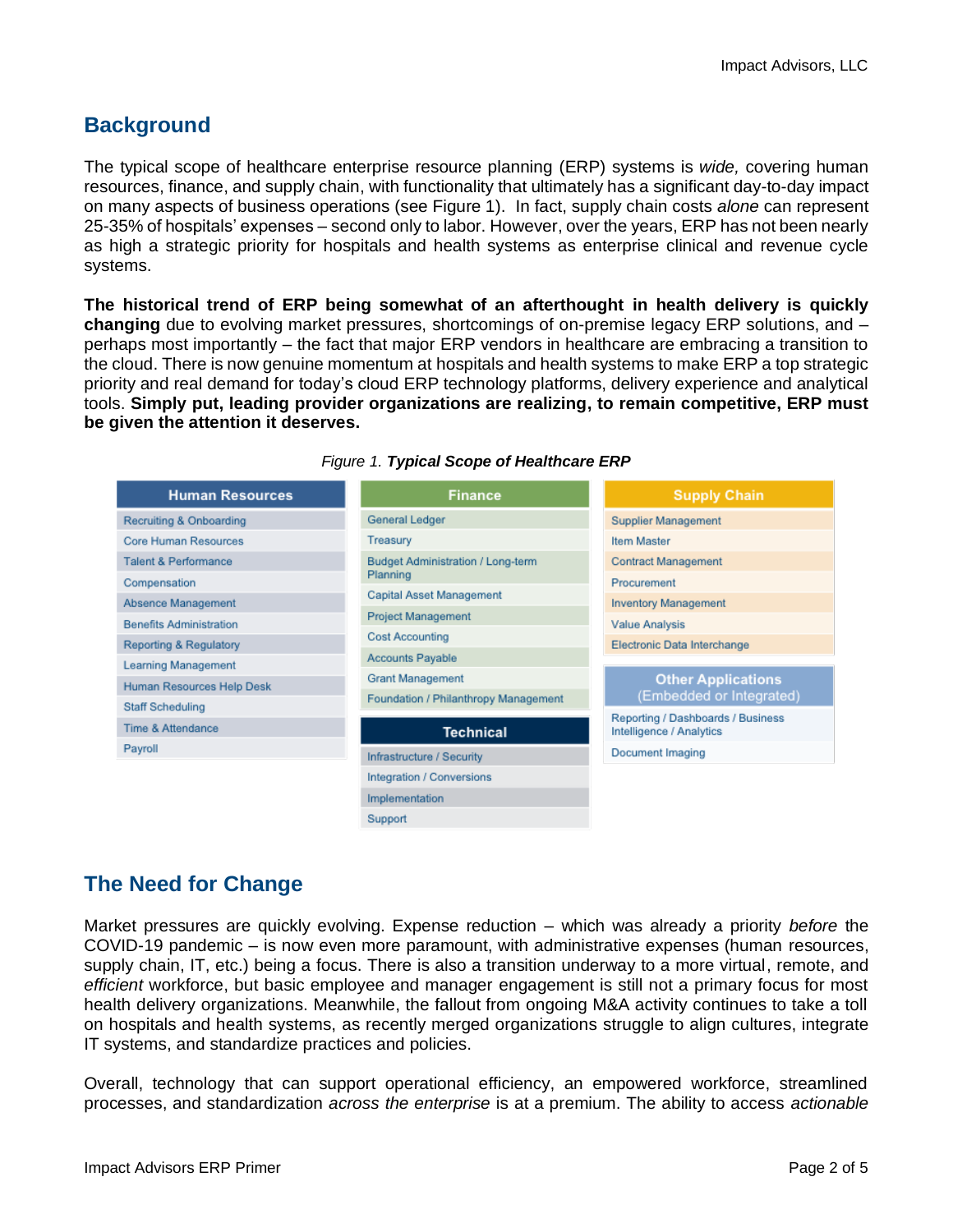data related to supplies, human capital, and financial management in real time from any device or location is a basic requirement for staying competitive. Although legacy on-premise ERP systems in health delivery have performed well enough over the years, the reality is they are no longer able to meet today's challenges; the emergence of new generation ERP solutions has now rendered them outdated.

### **Characteristics of New Generation ERP Solutions**

What is driving demand for new generation ERP solutions in health delivery? First and foremost, **major ERP vendors in healthcare are committed to the cloud – and** *specifically* **a SaaS ("software as a service") licensing and delivery model**. This is particularly notable given the fact that health delivery has lagged other industries when it comes to adopting more secure, SaaS *at scale*. A healthcare ERP solution likely represents the first and most promising opportunity to move major systems to the cloud.

There are fundamental differences between SaaS and "remote hosting" (where the client still owns a unique instance of the software). **SaaS is a software licensing and delivery model in which software is acquired on a** *subscription basis* **and is** *centrally hosted***.** In a SaaS model, there is typically one instance of the application that is used by all customers. Specific functionality may be enabled or disabled, but clients utilize the same software code.

Taking advantage of cloud solutions contributes new benefits, including elasticity on demand, consumption-based cost, and inherent disaster recovery ability (see Figure 2). Further, SaaS relieves the client from almost all architecture and engineering work. The SaaS software vendor builds these requirements into their market offering. Conversely, when you host software on premise, host in a thirdparty data center, or move your workload to some public cloud services, you are often on the hook for some engineering tasks.

There is no need for software to be installed locally in a SaaS model. Users simply access the ERP solution securely over the web – whether on their phone when traveling, on a tablet at home, or on a workstation in the hospital. Any software updates or upgrades are scheduled and delivered regularly and occur immediately, so every client is always on the latest version of the product.

Cloud-based SaaS solutions are also inherently scalable. For example, adding new users, or even a new site or facility after an M&A event, is technically straight-forward. To ensure timely transitions and full adoption, the primary focus when integrating new organizations must be a combination of training on the new process workflows, as well as a commitment to change management. This volume-based subscription approach *also* eliminates under-utilization and over-purchasing; hospitals and health systems simply pay for what they use.

Given the greater, robust capabilities of today's cloud-based solutions, the value proposition for hospitals and health systems to revisit ERP is persuasive. However, transitioning to a cloud ERP solution is not without challenges. Replacing *any* enterprise system is a significant undertaking that goes far beyond the technology itself, and ERP is certainly no exception – particularly given that the functionality directly impacts so many hospital and health system employees on a day-to-day basis. In fact, although a recent [KLAS survey](https://klasresearch.com/resources/blogs/2019/04/18/erp-moving-to-the-cloud) of providers who have adopted a cloud-based ERP solution found reported *benefits* such as "reduced capital investment," consistent upgrades," and "improved efficiency," **two of the most widely cited** *challenges* **to transitioning to a cloud ERP solution were "poorly led implementations" and "difficult operational change management with internal staff."**<sup>1</sup>

<sup>1</sup> <https://klasresearch.com/resources/blogs/2019/04/18/erp-moving-to-the-cloud>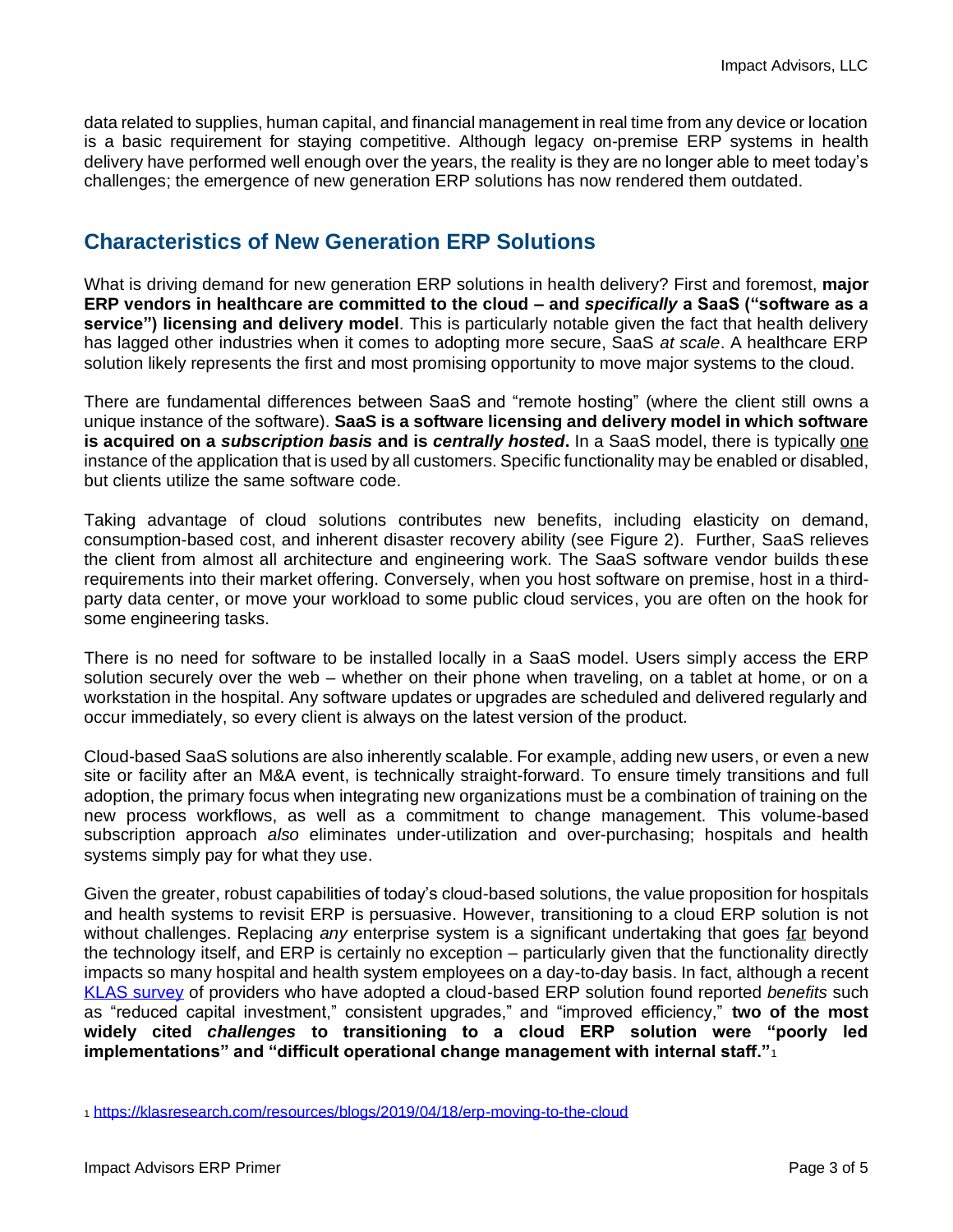| <b>Features</b>                            | <b>Challenges</b>                                 |
|--------------------------------------------|---------------------------------------------------|
| $+$ More secure                            | No customization (although specific functionality |
| $+$ Easier to scale                        | can be turned on / off by the client)             |
| $+$ Greater mobility                       | - Greater dependency on vendor performance and    |
| $+$ Untethered from workstation            | development                                       |
| $+$ Provides disaster recovery             | Continuous updates may challenge lean staffed     |
| $+$ Continuous innovation / always current | organizations; new releases or modules may        |
| $+$ Eliminates major upgrades              | necessitate external assistance                   |

#### *Figure 2. Transitioning to the Cloud (SaaS)*

## **Impact Advisors' Point of View**

- **Legacy on-premise ERP solutions are putting hospitals and health systems at a competitive disadvantage.** Legacy ERP systems reflect historical practices and fragmented workflows across the organization and pose challenges when trying to readily and quickly aggregate and report on information. The reality is that these outdated, on-premise applications remain a barrier to becoming a truly integrated and standardized health system, and serve as a major handicap when planning and executing M&As.
- **The transition to SaaS and the cloud is a game changer for ERP in health delivery, and now is** ш **the time for providers to capitalize.** Many of the characteristics that differentiate today's ERP solutions from legacy offerings are directly attributable to the shift to a SaaS model. Simply put, today's cloud-based ERP solutions can support efficiency, standardization, employee engagement, and collaboration on a fundamentally different level across the enterprise, compared to their outdated on-premise legacy counterparts (see Figure 3). New market pressures are affording little flexibility to wait. The time to consider and act on your first major cloud-delivered solution is now.
- **Success goes far beyond just the technology.** This is a significant endeavor. Successful implementation and adoption of new generation ERP solutions will require a focused change management effort and a priority on benefit identification and realization.

#### *Figure 3. Healthcare's Opportunity with ERP*

- Obtain greater economies of scale
- Produce consistent reporting
- Achieve synergy cross various data sources
- Be *agile* with decisions
- Maintain standard system access & security
- Follow the same policies
- Act like one health system



A standardized, enterprise ERP to enable and drive the future vision and performance for operations